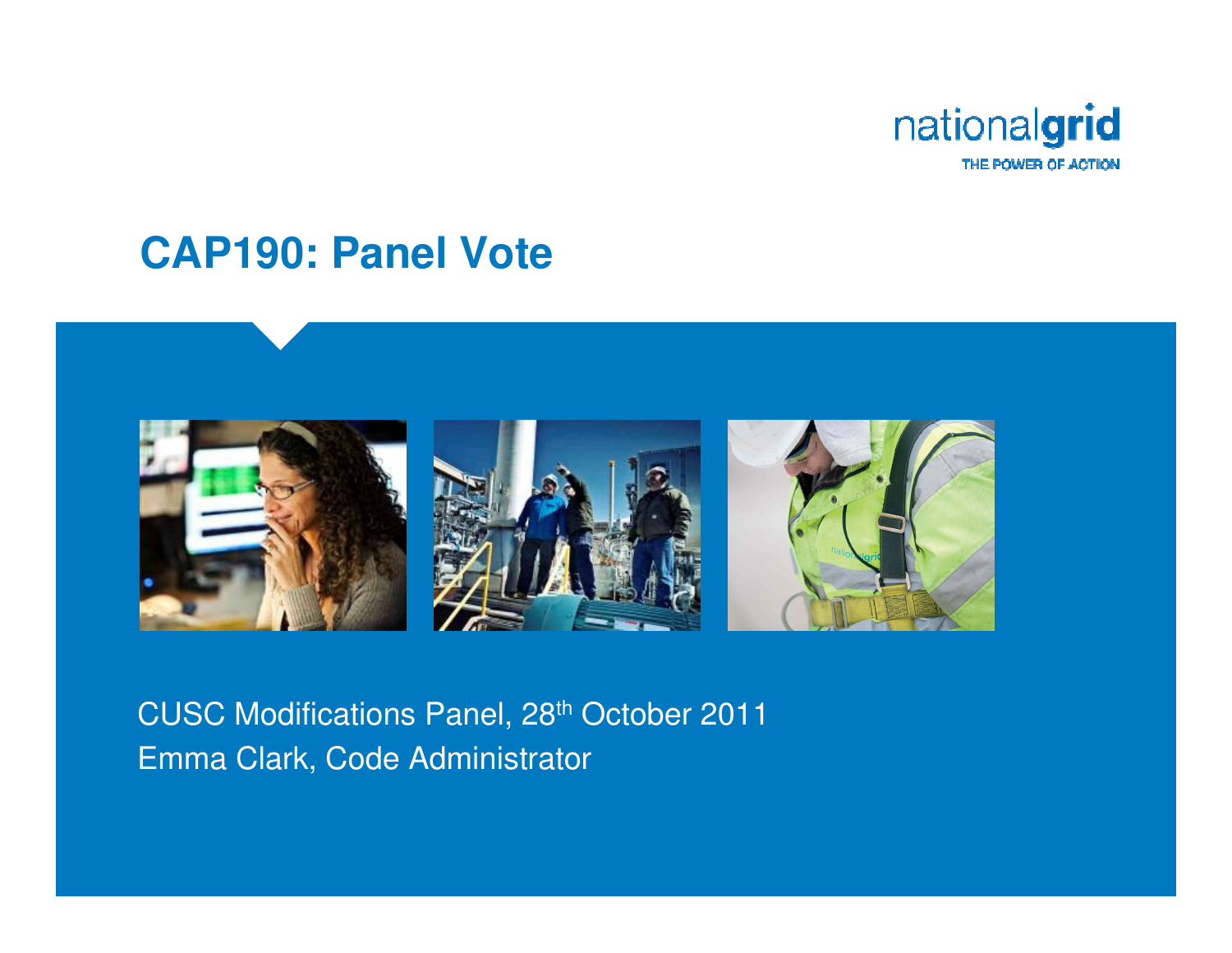

#### **CAP190 Defect**

- The proposer believes that Modification Proposals that arise from license obligations are likely to contain contentious issues and may have significant impacts and commercial implications.
- Under the current system of voting, these proposals<br>equid be approved by the Authority without the full could be approved by the Authority without the full support of the Panel, as a single vote could result in making a recommendation to the authority, and subsequently remove the right of appeal to the Competition Commission.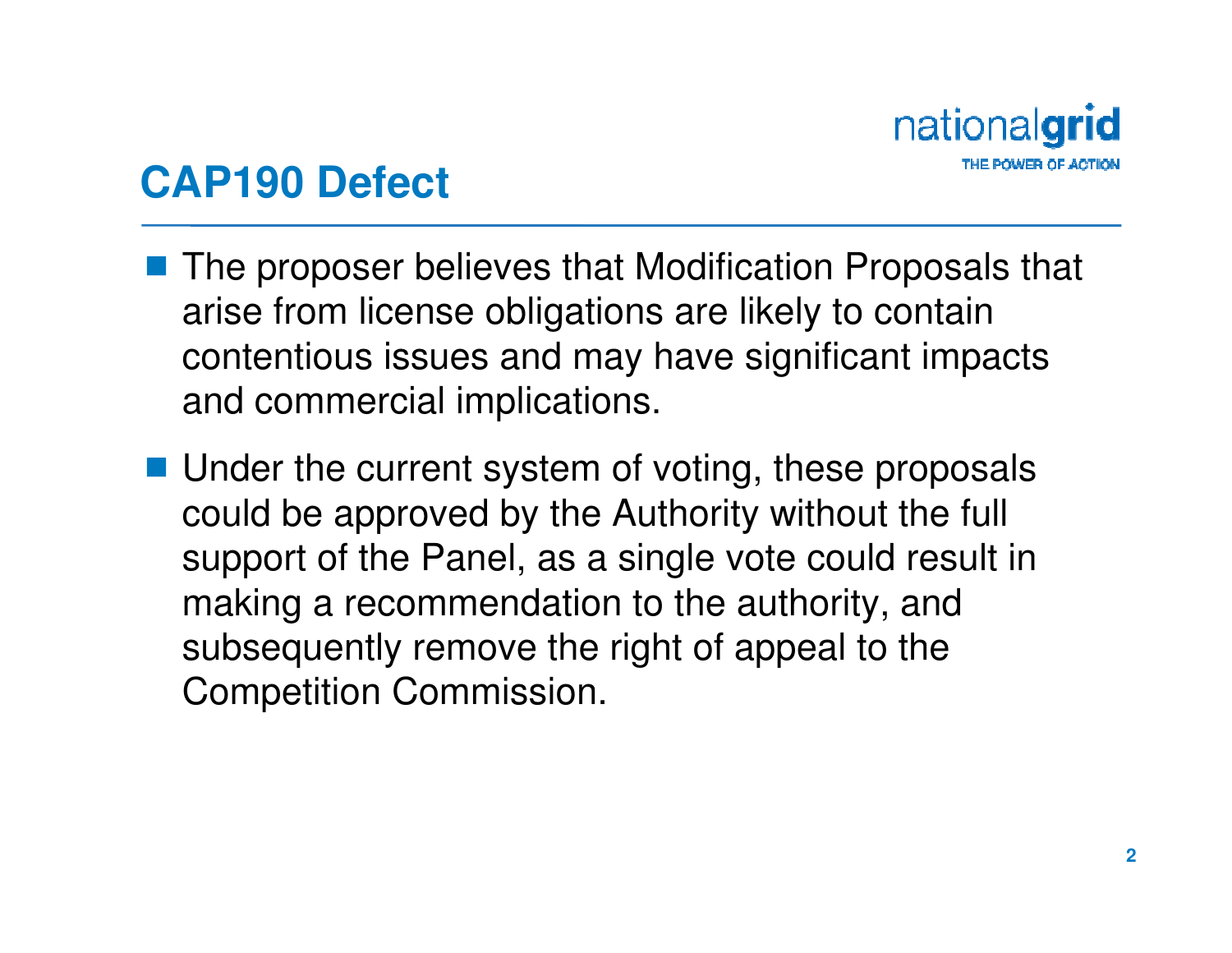

#### **CAP190 Solution**

- **Service Service**  CAP190 proposes that a two-thirds majority is required for proposals resulting from an Authority request, direction or obligation. This means that the number of votes cast in favour of approval would have to be at least twice the number as against approval.
- Where a two-thirds majority is not reached, the Panel<br>reasonmendation will be to retain the status que and n recommendation will be to retain the status quo and not recommend implementation.

| Total Votes Cast | Votes required 'for | Votes required 'against' |
|------------------|---------------------|--------------------------|
| 9                |                     |                          |
| 8                |                     |                          |
|                  | 5                   |                          |
| ∣ 6              |                     |                          |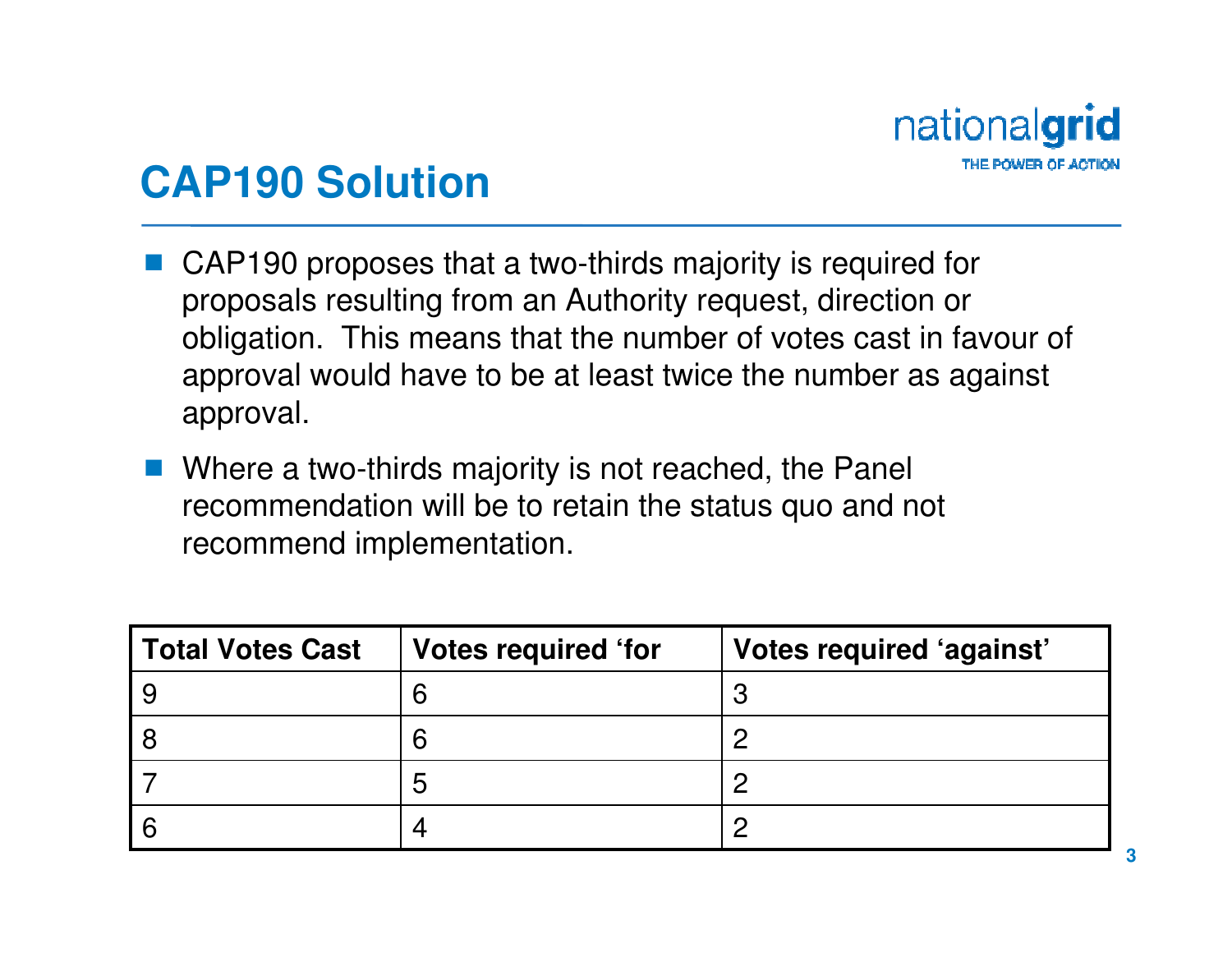

#### **Developments**

- Issue identified by QC with existing rights of appeal to Competition Commission
- NGET raised CMP196 to deal with existing anomalies
- CAP190 Workgroup put on hold.
- CMP196 approved by Authority and implemented on 29<sup>th</sup> September 2011.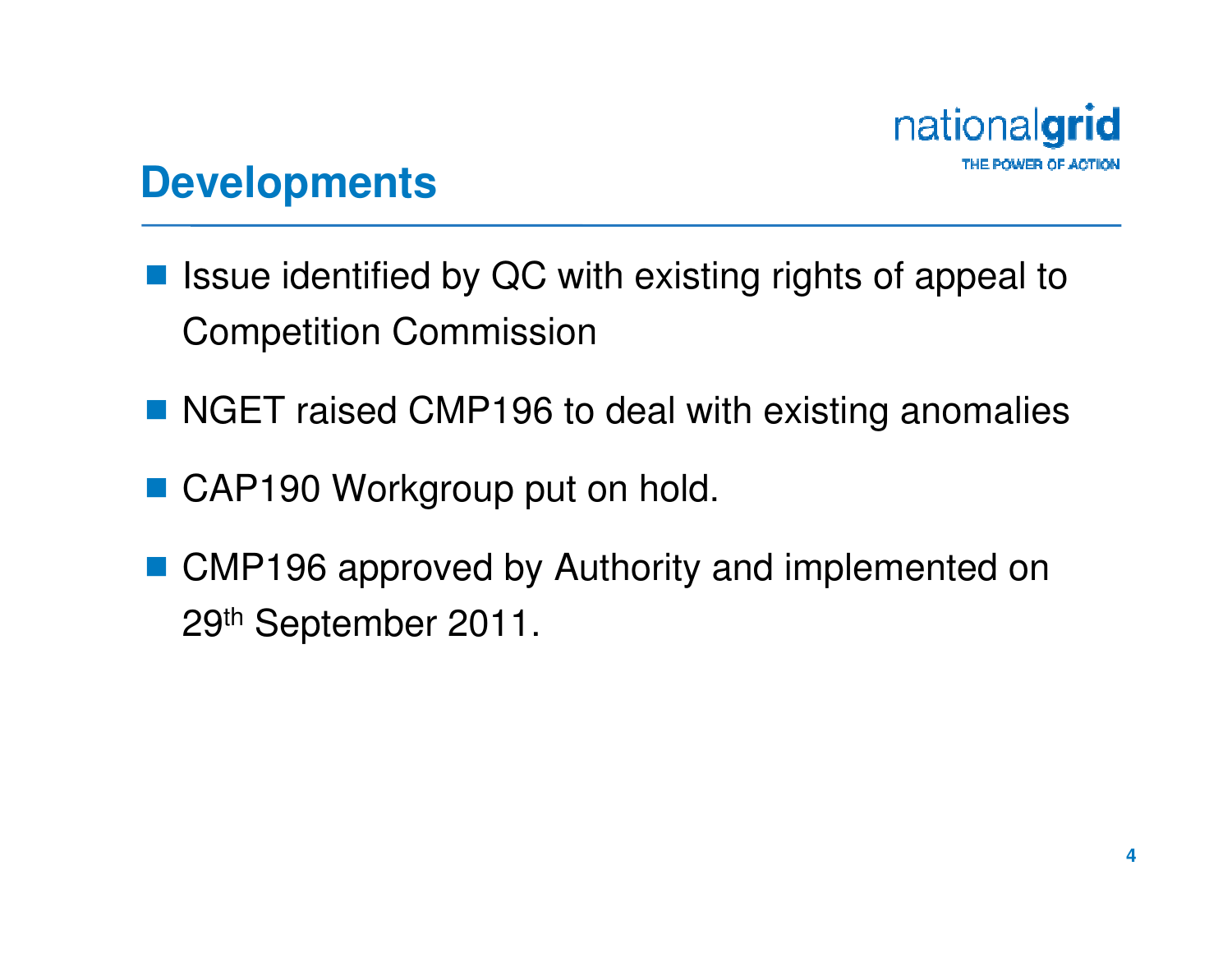

#### **Other code modifications**

- UNC 0312 raised by E.ON UK in May 2010
- BSC P264 raised by Drax Power in August 2010
- Authority rejected both proposals on 20 July 2011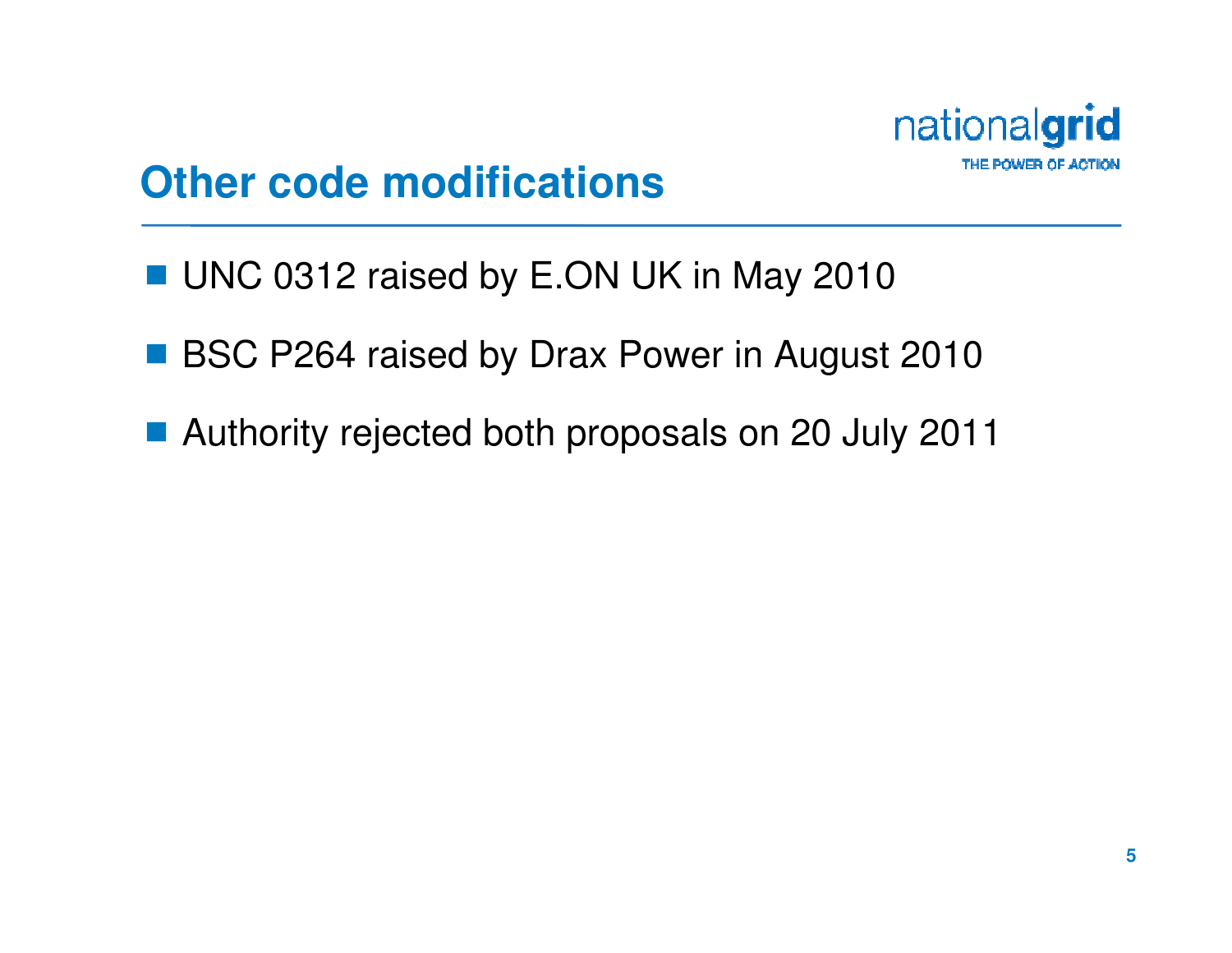

## **CAP190 developments**

- **Majority decision by Panel at July meeting not to extend at July meeting not to extend** Workgroup timetable
- Workgroup Report compiled to capture Workgroup discussions
- No Workgroup consultation carried out
- No Workgroup recommendations made
- No legal text drafted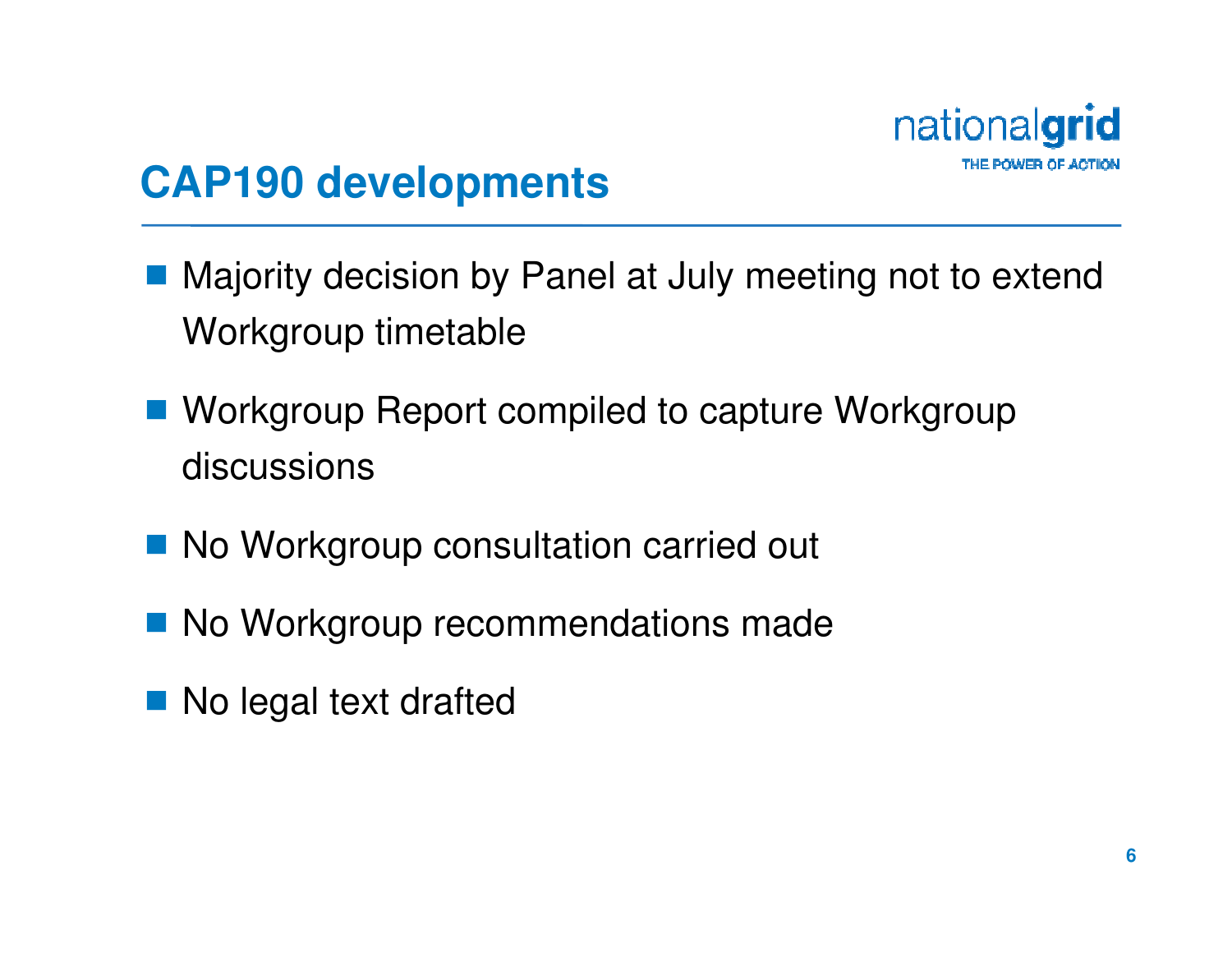

# **Code Administrator Consultation**

- 3 responses received
	- All supportive of CAP190
	- Believe it better facilitates the Applicable CUSC Objectives.
	- All agree with 10 day implementation timescale but varying views on approach.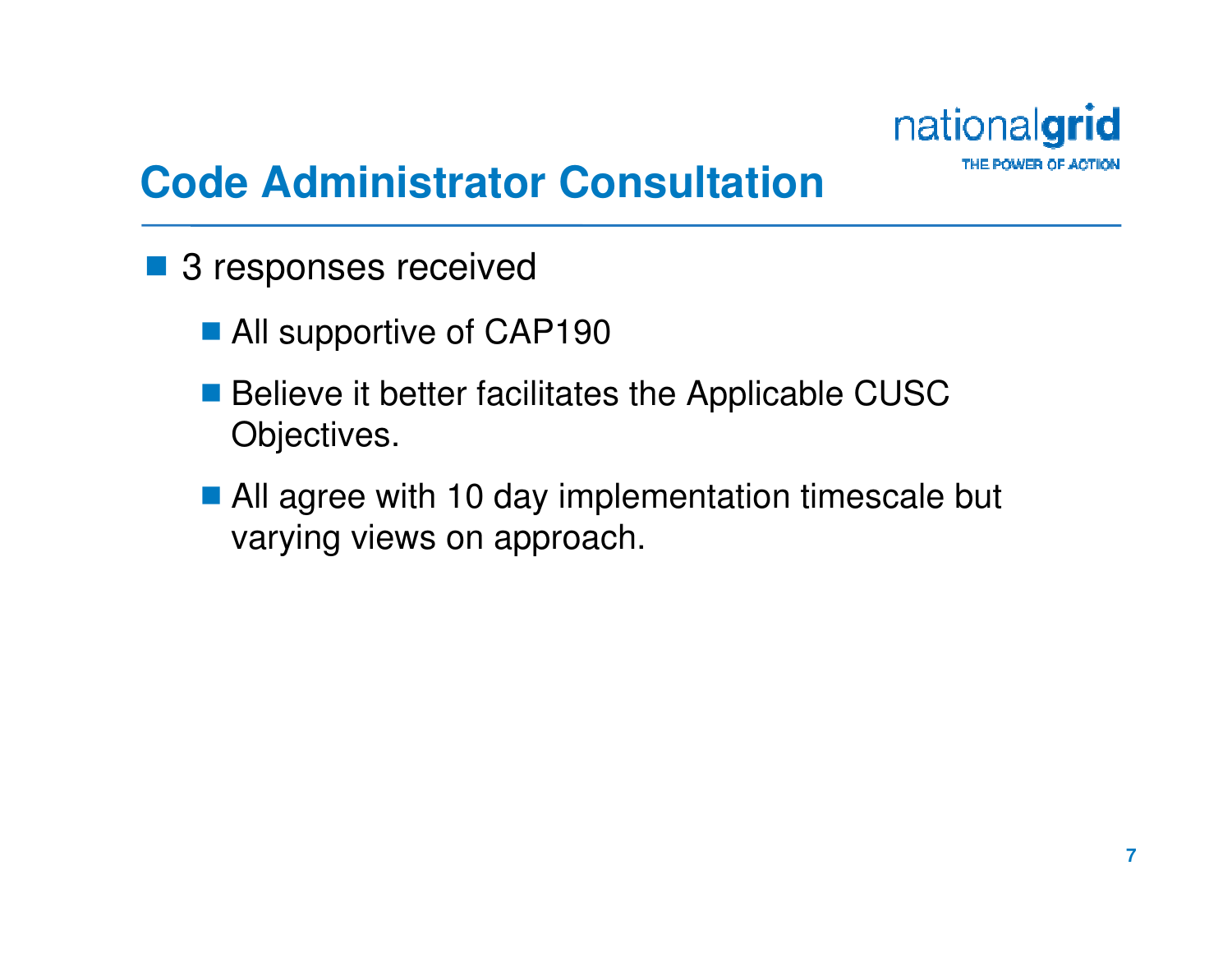

### **National Grid Opinion**

- CAP190 does not better facilitate the Applicable CUSC<br>Chiectives Objectives.
- Raised CMP196 to deal with ambiguities caused by the wording of the SI wording of the SI.
- **Two-thirds voting represents only a minor change from**<br>the existing regime CAP190 would not necessarily the existing regime. CAP190 would not necessarily ensure that parties rights to appeal are protected as it is simply introducing a higher voting threshold.
- **BSC and UNC like-for-like proposals have been**<br>rejected therefore there would be cross code rejected, therefore there would be cross code inconsistency if CAP190 implemented.